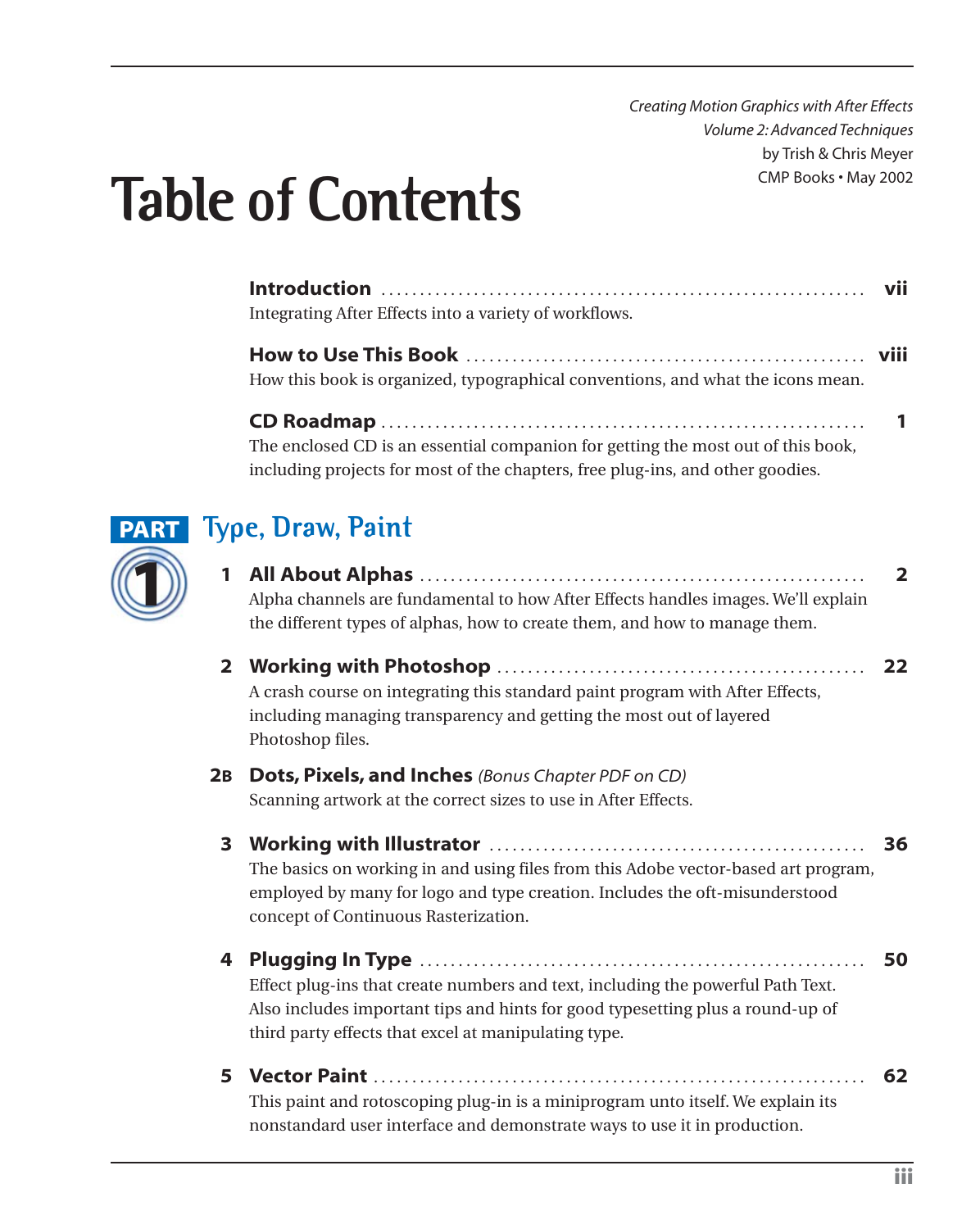

#### **PART** Animation Assistants

**6 Additional Assistants** . . . . . . . . . . . . . . . . . . . . . . . . . . . . . . . . . . . . . . . . . . . . . . . . . . . . **72** A set of useful Production Bundle utilities that automatically create and massage keyframe information, including Exponential Scale, The Wiggler,

and Smart Mask Interpolation.

- **6B Motion Fun** *(Bonus Chapter PDF on CD)* Exploring Motion Math, including using and modifying the stock scripts.
	- **7 Express Yourself** . . . . . . . . . . . . . . . . . . . . . . . . . . . . . . . . . . . . . . . . . . . . . . . . . . . . . . . . . . . **84** One of the most powerful (and intimidating) features of After Effects is Expressions – the ability to have virtually any parameter do tricks ranging from simply copying another layer's values to performing intricate dances.
- **7B Deeper Modes of Expression** *(Bonus Chapter PDF on CD)* Diving deeper into the expression language, including looping, interpolation, color manipulation, and advanced math functions.

### **More on Effects**



- **8 Production Bundle Effects Round-Up** . . . . . . . . . . . . . . . . . . . . . . . . . . . . . . . . . **112** Tips and tricks for our favorite effects that come with the Production Bundle, plus the Registration Incentive and Power Pack sets. Also includes sidebars on Zaxwerks 3D Invigorator and 16 bit per channel mode.
- **9 Compound Effects** . . . . . . . . . . . . . . . . . . . . . . . . . . . . . . . . . . . . . . . . . . . . . . . . . . . . . . . . **132** Compound effects can affect one layer based on the properties of another – with some limitations. An exploration of the Compound Blur, Texturize, and Displacement Map effects.
- **10 The Blue Riders** . . . . . . . . . . . . . . . . . . . . . . . . . . . . . . . . . . . . . . . . . . . . . . . . . . . . . . . . . . . . **142** Color keying and matte edge tools, with a focus on using the Production Bundle's powerful Color Difference and Inner Outer keyers. Includes production tips for shooting and compositing.



### **Working with Audio**

- **11 Audio Basics** . . . . . . . . . . . . . . . . . . . . . . . . . . . . . . . . . . . . . . . . . . . . . . . . . . . . . . . . . . . . . . . **162** The basics of working with audio, including spotting hit points in music and dialog for animation, mixing, and editing sound.
- **12 Audio Effects** . . . . . . . . . . . . . . . . . . . . . . . . . . . . . . . . . . . . . . . . . . . . . . . . . . . . . . . . . . . . . . **170** Tips for using the Standard and Production Bundle audio effects.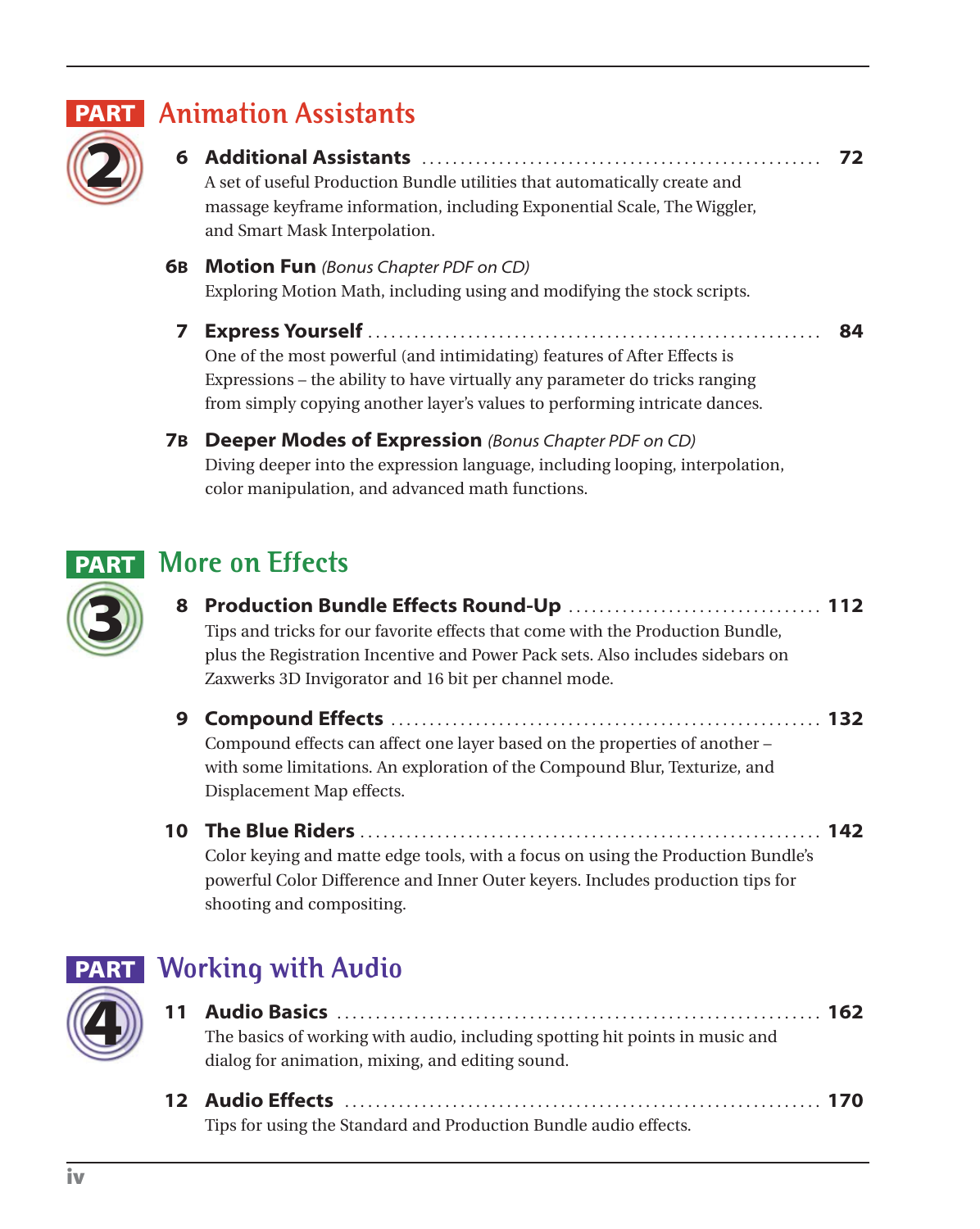

## **PART** Time and Tracking

- **13 Time Remapping** . . . . . . . . . . . . . . . . . . . . . . . . . . . . . . . . . . . . . . . . . . . . . . . . . . . . . . . . . . **178** Vary the playback speed of a layer over time, with keyframes and velocity control.
- **14 Time Games** . . . . . . . . . . . . . . . . . . . . . . . . . . . . . . . . . . . . . . . . . . . . . . . . . . . . . . . . . . . . . . . . **190** A survey of time-manipulating effects, including Posterize Time, Echo, Time Difference, and Time Displacement.
- **15 On Stable Ground** . . . . . . . . . . . . . . . . . . . . . . . . . . . . . . . . . . . . . . . . . . . . . . . . . . . . . . . . **200** Mastering the Motion Stabilizer, for correcting wobbly footage.
- **16 Motion Tracking** . . . . . . . . . . . . . . . . . . . . . . . . . . . . . . . . . . . . . . . . . . . . . . . . . . . . . . . . . . . **212** How one object can track or be corner-pinned to features of another layer.



## **NLE, 3D, and Web Integration**

- **17 Integration 101** . . . . . . . . . . . . . . . . . . . . . . . . . . . . . . . . . . . . . . . . . . . . . . . . . . . . . . . . . . . . **222** An overview of managing the workflow between After Effects and other common production tools.
- **18 Integration with Nonlinear Editing Systems** . . . . . . . . . . . . . . . . . . . . . . . . . **226** The ins and outs of importing projects from popular nonlinear editing systems such as the Avid, Apple Final Cut Pro, Media 100, and Adobe Premiere.
- **19 Integration with 3D Applications** . . . . . . . . . . . . . . . . . . . . . . . . . . . . . . . . . . . . . . **236** Importing project data from 3D applications including Maya, 3ds max, Electric Image, Cinema 4D XL, LightWave, and Softimage|XSI for camera matching and placing 2D layers into 3D scenes. Also includes working with RLA and RPF files, including camera data, Z-depth, and object IDs.
- **20 Integration with Web Applications** . . . . . . . . . . . . . . . . . . . . . . . . . . . . . . . . . . . . **274** Importing and rendering to Web-centric file formats such as GIF, PNG, and SWF. Includes tips for working with Macromedia Flash MX and Adobe LiveMotion.



## **Format Issues and Rendering PART**

- **21 Video Issues** . . . . . . . . . . . . . . . . . . . . . . . . . . . . . . . . . . . . . . . . . . . . . . . . . . . . . . . . . . . . . . . **282** An overview on the special considerations you need to make when you're creating content for video, such as safe areas and colors. Includes previewing to video.
- **22 Playing the Field** . . . . . . . . . . . . . . . . . . . . . . . . . . . . . . . . . . . . . . . . . . . . . . . . . . . . . . . . . . **294** Issues surrounding interlaced footage, field rendering, and minimizing flicker. Includes checking the field order of your hardware and fixing wrong field orders.